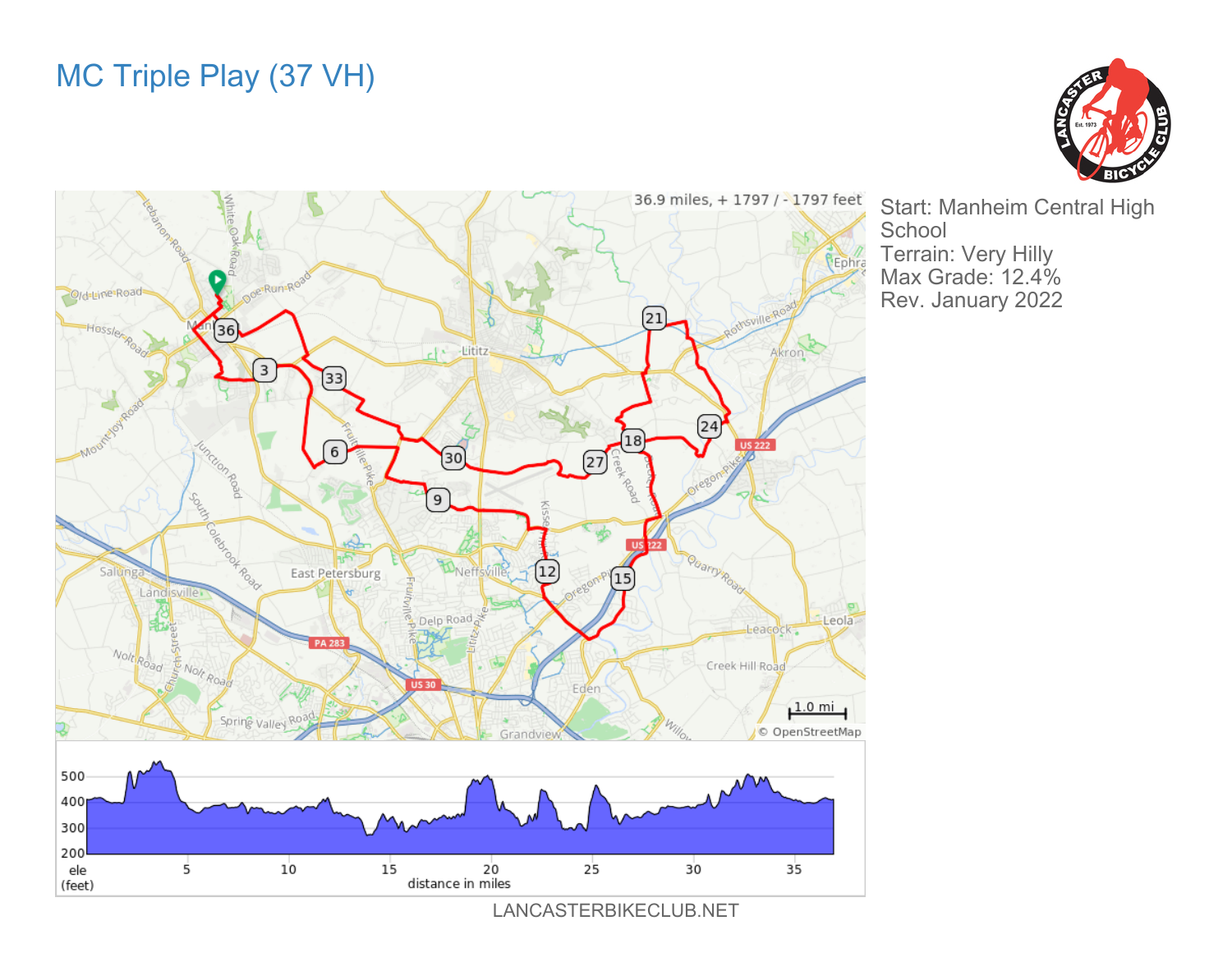## MC Triple Play (37 VH)

| Start of route<br>0.0<br>Q<br>0.0<br>L onto Hershey Dr<br>0.1<br>R onto E Adele Ave<br>0.2<br>L onto N Laurel St<br>0.3<br>R onto E Gramby St<br>0.9<br>L onto N Penn St<br>1.7<br>R onto Fuller Dr<br>2.0<br>L onto W Sun Hill Rd<br>3.2<br>R onto Fruitville Pk/PA-772 E<br>4.2<br>Slight R onto Woodlot Rd | <b>Type</b> | <b>Dist</b> | <b>Note</b>      |
|---------------------------------------------------------------------------------------------------------------------------------------------------------------------------------------------------------------------------------------------------------------------------------------------------------------|-------------|-------------|------------------|
|                                                                                                                                                                                                                                                                                                               |             |             |                  |
|                                                                                                                                                                                                                                                                                                               |             |             |                  |
|                                                                                                                                                                                                                                                                                                               |             |             |                  |
|                                                                                                                                                                                                                                                                                                               |             |             |                  |
|                                                                                                                                                                                                                                                                                                               |             |             |                  |
|                                                                                                                                                                                                                                                                                                               |             |             |                  |
|                                                                                                                                                                                                                                                                                                               |             |             |                  |
|                                                                                                                                                                                                                                                                                                               |             |             |                  |
|                                                                                                                                                                                                                                                                                                               |             |             |                  |
|                                                                                                                                                                                                                                                                                                               |             |             |                  |
|                                                                                                                                                                                                                                                                                                               |             | 5.5         | L onto Lititz Rd |
| 7.1<br>Slight R to stay on Lititz Rd                                                                                                                                                                                                                                                                          |             |             |                  |
| 7.1<br>R onto Erbs Quarry Rd                                                                                                                                                                                                                                                                                  |             |             |                  |
| 7.7<br>L onto Snyder Rd                                                                                                                                                                                                                                                                                       |             |             |                  |
| 8.4<br>R onto Buckwalter Rd                                                                                                                                                                                                                                                                                   |             |             |                  |
| 8.9<br>L onto Koser Rd                                                                                                                                                                                                                                                                                        |             |             |                  |

8.9 miles. +340/-392 feet 

| Type | <b>Dist</b> | <b>Note</b>                          |
|------|-------------|--------------------------------------|
|      | 20.8        | Continue onto Erbs Bridge<br>Rd      |
|      | 21.0        | R onto Millway Rd                    |
|      | 21.6        | R onto E Meadow Valley Rd            |
|      | 21.9        | L onto Briar Hill Rd                 |
|      | 22.5        | L onto Skyview Ln                    |
|      | 23.6        | L onto Newport Rd/ PA-772<br>F       |
|      | 23.7        | R onto Cocalico Creek Rd             |
|      | 24.3        | R onto Rose Hill Rd                  |
|      | 24.6        | R onto Log Cabin Rd                  |
|      | 26.0        | R onto Becker Rd                     |
|      | 26.1        | L onto E Millport Rd                 |
|      | 26.6        | L to stay on E Millport Rd           |
|      | 27.8        | R onto Kissel Hill Rd/Stauffer<br>Rd |

| Type | <b>Dist</b> | <b>Note</b>                           |
|------|-------------|---------------------------------------|
|      | 9.0         | R onto W Airport Rd                   |
|      | 10.9        | L onto E Oregon Rd/PA-722<br>F        |
|      | 11.2        | R onto Kissel Hill Rd                 |
|      | 12.5        | L onto Landis Valley Rd/<br>Valley Rd |
|      | 13.6        | L onto Butter Rd                      |
|      | 15.7        | Continue onto Creek Rd                |
|      | 16.2        | R onto Oregon Rd/ PA-722 E            |
|      | 16.5        | L onto Becker Rd                      |
|      | 18.1        | L onto E Millport Rd                  |
|      | 18.2        | R onto Warwick Rd                     |
|      | 18.6        | R onto Ballstown Rd                   |
|      | 19.4        | L onto Church Rd                      |
|      | 19.9        | R onto Main St                        |
|      | 20.0        | L onto Picnic Woods Rd                |

## 11.1 miles. +551/-423 feet

| Type | <b>Dist</b> | <b>Note</b>                                                    |
|------|-------------|----------------------------------------------------------------|
|      | 28.3        | At the traffic circle, take the<br>2nd exit onto E Millport Rd |
|      | 30.7        | L onto Woodcrest Ave                                           |
|      | 31.1        | R onto Erbs Quarry Rd                                          |
|      | 31.3        | Slight L onto Sego Sago Rd                                     |
|      | 32.1        | R onto Fairland Rd                                             |
|      | 329         | R onto Northview Rd                                            |
|      | 33.7        | R onto Temperance Hill<br><b>Rd/PA-772 E</b>                   |
|      | 33.8        | L onto S Penryn Rd                                             |
|      | 34.7        | L onto Hostetter Rd                                            |
|      | 35.6        | R onto S Oak St                                                |
|      | 35.8        | L onto E Stiegel St                                            |
|      | 35.9        | R onto S Hazel St                                              |
|      | 36.4        | R onto E Gramby St                                             |
|      | 36.6        | L onto N Laurel St                                             |

8.8 miles. +358/-302 feet